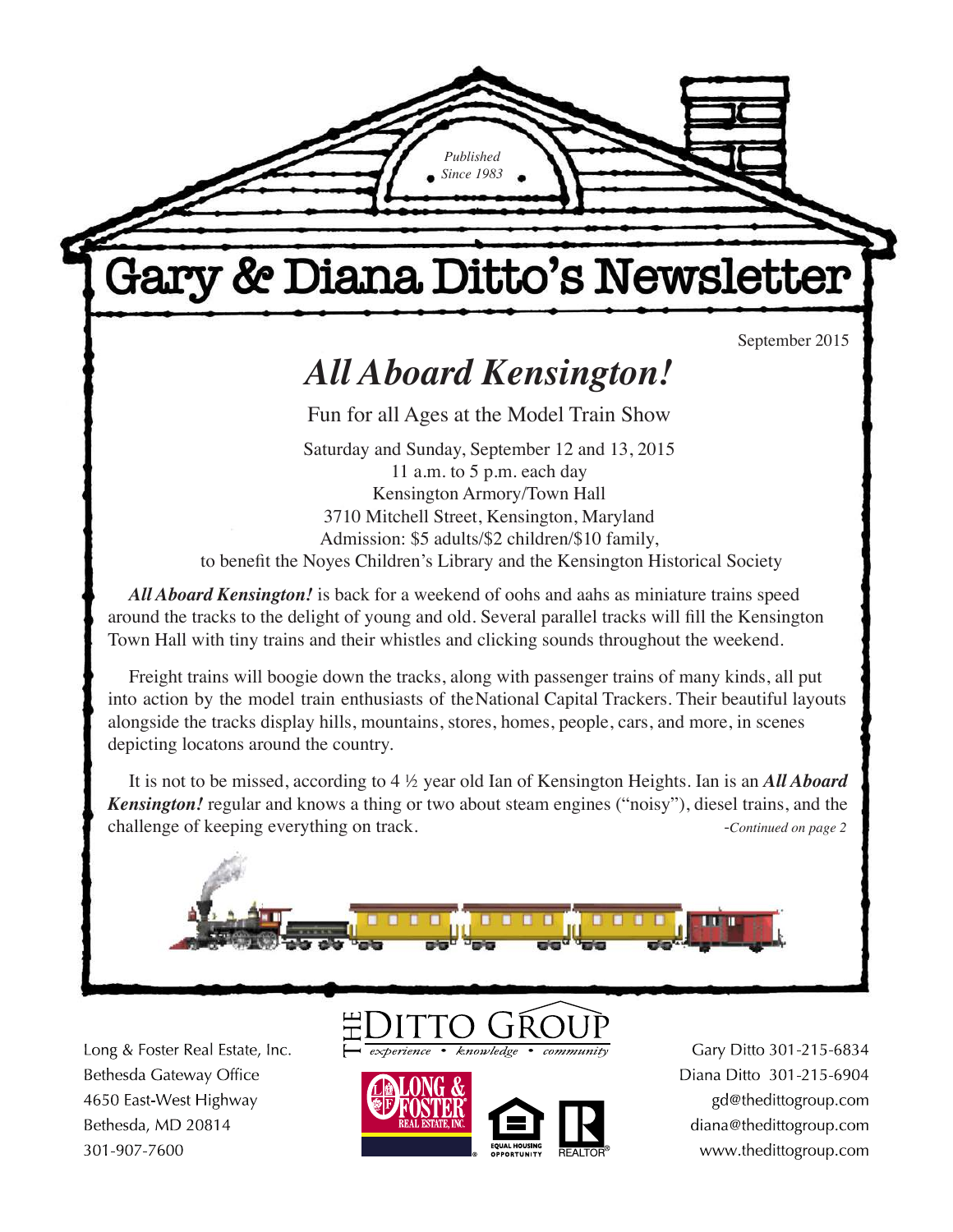# *- Train Show Continued*

*All Aboard Kensington!* honors Kensington's railroad history and benefits the Noyes Children's Library Foundation and the Kensington Historical Society, two Kensington non-profits that do so much for our community. Bring your camera for some great photos.

Plan to bring your family! Here are more special features to enjoy!

• The Dixieland Jazz Express performs on Saturday, September 12, from 11 to 1

• Matthew Dodd will share fun railroad stories and memorable songs on Sunday, September 13, from 1 to 4

• Boy Scout Troop #439 will sell food and beverages just outside the doors

• The Kensington Historical Society and the Noyes Children's Library Foundation will have displays, with volunteers to answer your questions.

*All Aboard Kensington!* is sponsored by Gary and Diana Ditto and the Town of Kensington. Visit www.thedittogroup. com for a fun video of a previous train show.

### **Get ready for**

### **the 1st Annual Kensington Fall Festival**

Sunday, October 18, 11 a.m to 4 p.m.

Celebrate the start of Fall in Kensington and discover why Old Town Kensington is the jewel of Montgomery County. Train whistles, music, food, antiques and handmade surprises will make for a fun and memorable kick-off to the season!

# **22nd Annual Kensington 8K**

Saturday, September 19, 2015



The Kensington 8K Race, the 2 Mile Challenge and the 1K Fun Run highlight Kensington's small-town, family-friendly feel. Between the three events there is something for everyone.

The 8K Race starts off fast

at historic Warner Circle in Old Town Kensington. The beautiful route continues through Kensington and Rock Creek Park, with flat stretches, challenging hills and a downhill finish in Reinhardt Park to the cheers of hundreds of spectators.

The 2 Mile Challenge and 1K Fun Run are perfect for families and younger runners.

Funds raised from entry fees and sponsors benefit academic and extracurricular activities at three local public schools - Kensington Parkwood Elementary, North Bethesda Middle, and Walter Johnson High Schools.

All students, parents, teachers, staff, and alumni from these schools are encouraged to come out on race day, join the fun, and embrace the community spirit of the Kensington 8K. To volunteer and to register go to ww.kensington8k.org.

# **Kudos to Pearl Hoffman-Byer!**

Young Pearl Hoffman-Byer has been a staunch supporter of **Noyes Children's Library** since age four, when she heard the library was at risk of closing. Pearl emptied her piggy bank, ran a lemonade stand, and this year Pearl created a video about Noyes for the 2015



White House Student Film Festival. Her video received an honorable mention and brought attention to the community effort to save Noyes. Pearl says she has learned that "when the community works together, we can do anything!" For links to Pearl's video and much more, visit www. noyeslibraryfoundation.org.

### Come to the 48th Annual **Kensington Labor Day Parade and Festival**

Monday, September 7, 2015, 10 a.m. to 2 p.m.

Start your Labor Day with family, friends and neighbors at the Kensington Labor Day Parade! From St. Paul Park, the Parade travels down Connecticut Avenue toward Town



Hall. Cheer on floats and representatives from local schools, non-profits, civic groups, faith communities, businesses, equestrians, dance groups, marching bands from area schools and local, state, and federally elected officials. The Parade proceeds towards Town Hall and the festival along Armory and Howard Avenues with food stands, games and activities for children of all ages and various vendors.

# **Villages of Kensington Update:**

Villages of Kensington, Inc. is now an incorporated nonprofit in Maryland! Neighbors from three more Kensington neighborhoods - the Town of Kensington, Ken-Gar, and Rock Creek Palisades – have joined neighbors from Rock Creek Hills and Kensington Heights on the steering committee.

Feel free to contact any of the Steering Committee members with your questions about this exciting organization of neighbors and friends! You will find them listed with their contact information at the www.villagesofkensingtonmd.org website, where you can also find the neighborhood service survey and more.



September is Thyroid Cancer Awareness Month. Get free information in 8 languages from ThyCa: Thyroid Cancer Survivors' Association — www.thyca.org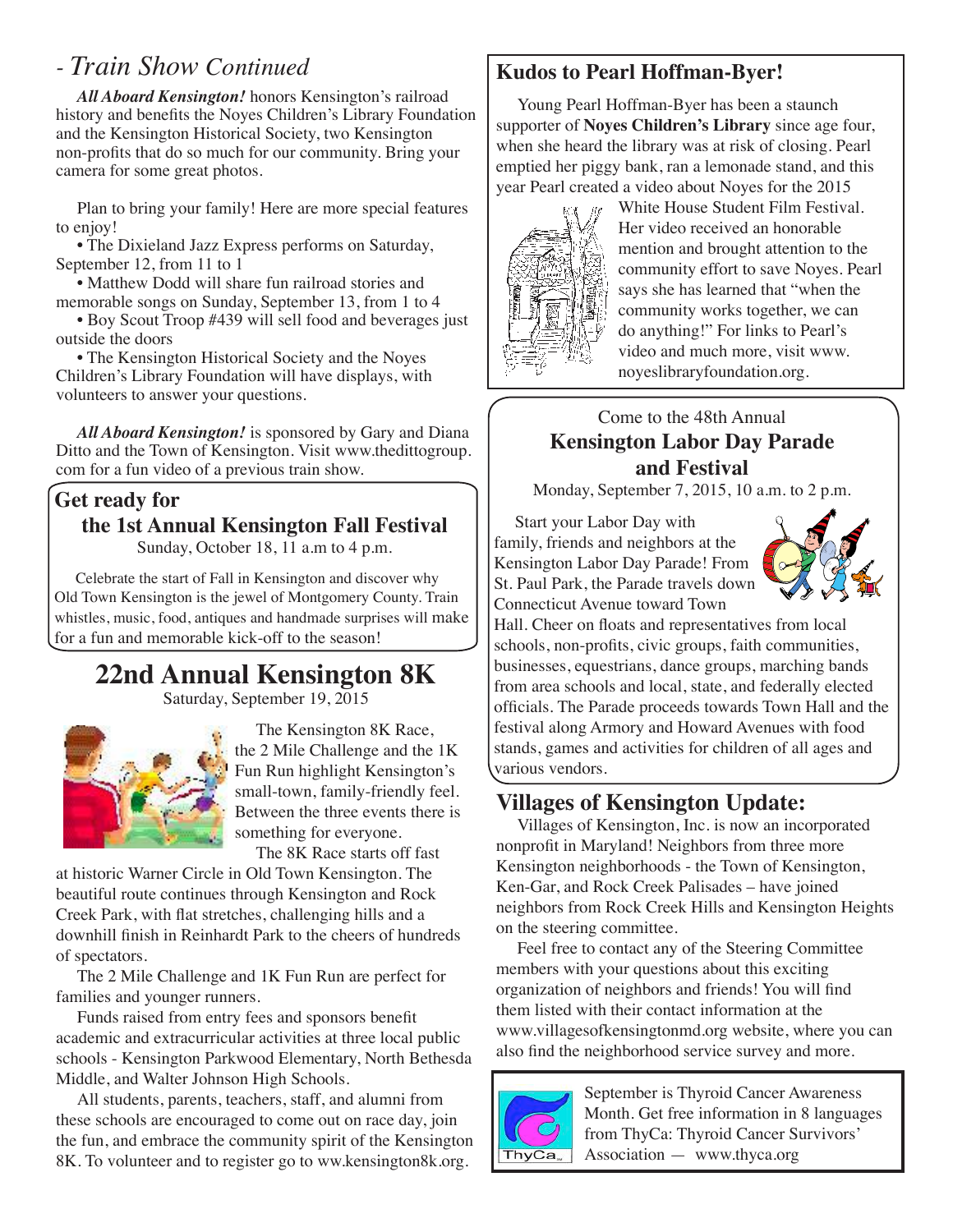### **Enjoy the 2015 Paint The Town Art Show**

Labor Day Weekend Kensington Town Hall/Armory 3710 Mitchell Street, Kensington Saturday, September 5 - Monday September 7

Enjoy original art by local Montgomery County artists, on display and for sale in this juried exhibit, sponsored by the Montgomery Art Association and the Town of Kensington.

Meet the artists Saturday, 6 to 7:30 p.m. at the Reception and Awards presentation.

Show hours are:

11 a.m. to 5 p.m. Saturday & Sunday 9:30 a.m. to 5:30 p.m. on Labor Day Monday. Admission is free.

# **Bethesda Kiwanis-YMCA Golf Classic**

Monday, October 19, 2015 at 11 a.m.

Argyle Country Club 14600 Argyle Country Club Road Silver Spring, MD 20906

11:00 AM Registration & Box Lunch 1:00 PM Shotgun Start 6:30 PM Awards & Dinner

Join the Y and the Kiwanis for a day of golf on a premier golf course, and support programs and services for youth and families in Montgomery County.

The annual golf classic is sponsored by the Bethesda Kiwanis Foundation and YMCA Bethesda-Chevy Chase. Proceeds of the event support the Y's Caring for Community campaign and the local charities supported by the Bethesda Kiwanis Foundation.

Online registration is at: bit.ly/KiwanisYMCAGolf2015 To discuss sponsorship or for questions, please contact Jeanne Smith at 301-509-5224.

### E-Mail Updates from The Ditto Group— Sign up for either or both of these updates:

- Our Monthly Sold Reports, sent via e-mail
- Our weekly "Open House" e-mail

You choose what to sign up for and you can always unsubscribe. Sign up on our home page:

www.thedittogroup.com.

For dates and news of more events, be sure to visit the

Community Activities Calendar on the web site:

### www.thedittogroup.com

Gary and Diana Ditto's Newsletter welcomes ideas and news items from community members. The editor is Antoinette Kranenburg of Kensington, assisted by Cherry Wunderlich. The drawing of Noyes Children's Library is by Sara Phang.

## **Coming up in Kensington:**

September 5, 6 &7 - Paint the Town Art Show September 7 - Labor Day Parade and Festival September 12 & 13 – All Aboard Kensington! September 19 - 22nd Annual Kensington 8K October 2-3 – Quilt Show October 18 – Fall Festival October 19 – Bethesda Kiwanis-YMCA Golf Classic

# **Jacki Sorensen Dance Aerobics With Instructor Sharon Allen**

Wednesdays, 6:45-7:45 p.m. Warner Memorial Presbyterian Church Top floor rooms 24/26

All are welcome! You do not need dance experience to be in this class. Wear something comfortable and bring an exercise mat and water bottle. Hand or ankle weights are optional. For more instruction arrive at 6:30 or stay until 8. Your first day of class is free! For questions call Sharon at 301-213-4654.



#### *Quilt Show*  Friday and Saturday, October 2-3, 10 a.m. to 5 p.m. Holy Redeemer Church School Gym 9705 Summit Ave, Kensington

Come and be inspired by over 100 beautiful quilts made by the members of The Bethesda Quilters and displayed at their biennial quilt show. The show includes a Silent Auction, a Boutique, a White Elephant Sale and Opportunity Quilt. A donation of \$5 is requested at the door. The Bethesda Quilters meet at the Kensington Park Library at 1:30 p.m. on the first

# **Saturday Outdoor Concerts**

Saturdays 10 to 11 a.m. Howard Avenue Park

Enjoy live music every Saturday morning through September 26th at Howard Avenue Park across from the Kensington Train Station Farmers' Market.

| Sept. 5  | GP Jams $\sim$ <i>Eclectic folk pop</i> |
|----------|-----------------------------------------|
| Sept. 12 | Ruthie & Greg Hardin (of Ruthie & the   |
|          | Wranglers) ~ <i>Country</i>             |
| Sept. 19 | Janine Wilson & Max Evans~              |
|          | Rock/roots/blues                        |

Sept. 26 Angie & Carlos Munhoz ~ *Brazilian jazz*  The free concerts are sponsored by the Kensington Historical Society, www.kensingtonhistory.org.